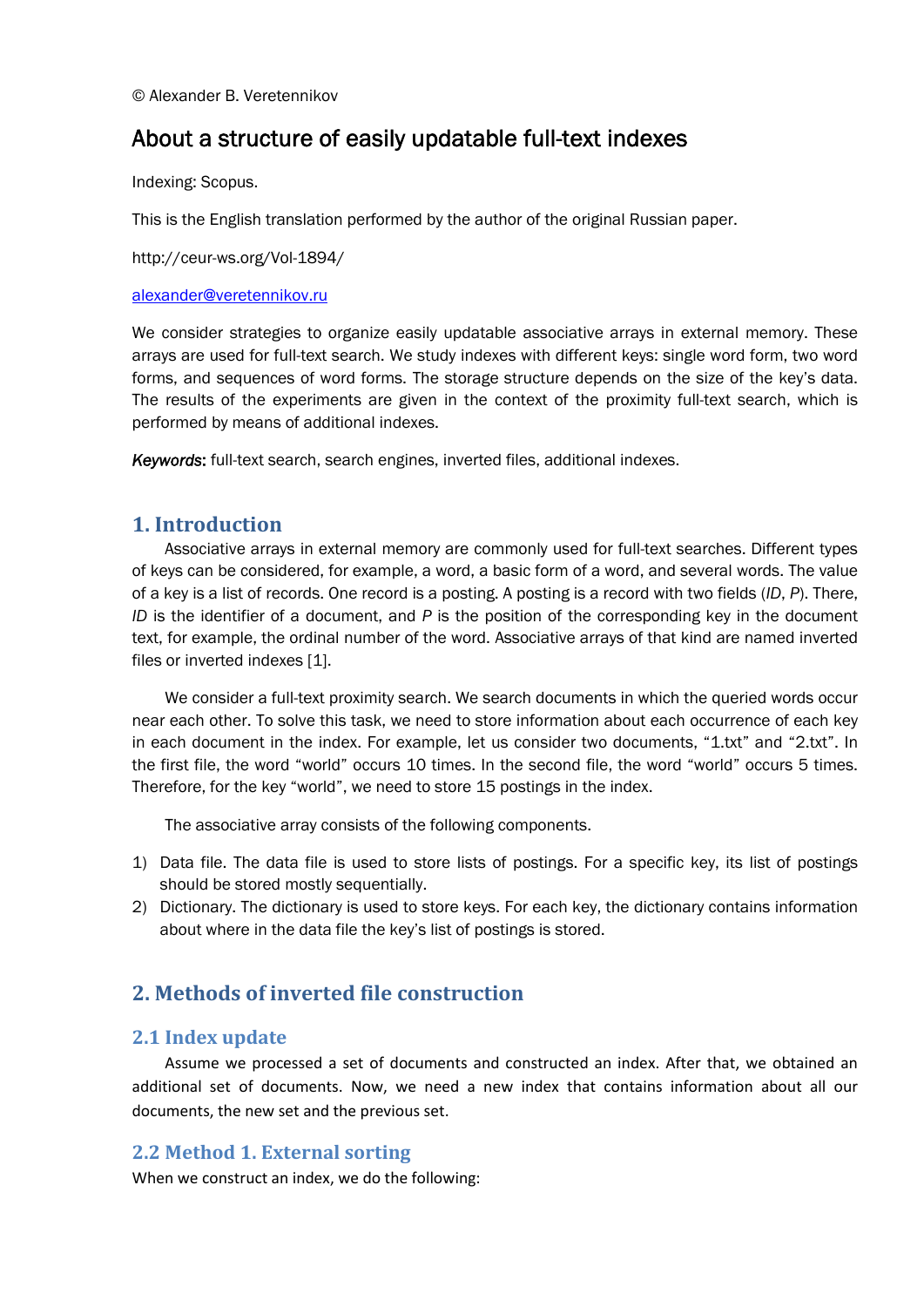- 1) We read the documents and write all postings in the data file.
- 2) We sort the data file according to the key. After sorting, the postings that belong to a specific key are stored in sequence.

When we need to update the index, we do the following:

- 1) We create a new index using the new set of documents.
- 2) To obtain the final index, we merge the new index and the previous index [1].

If we need to update the index several times, we do not need to merge at each index update. We can maintain several indexes and sometimes merge some of them [2].

#### 2.2 Method 2. Easily updatable indexes

We organize the data file as a collection of blocks. The posting list for a specific key is stored in several blocks. These blocks can be located in different parts of the data file. To create an index, we need to write postings in the index. When we need to write a new posting into the index for a specific key, we locate the posting list for that key in the index and append new data into this posting list. During this process, new blocks can be added to the updated posting list storage.

When the index needs to be updated, we update the existing index in the same way as we created index before, i.e., we add new postings into the corresponding posting lists. See [3, 4, and 5] for more detail.

To create this kind of index, we usually need more input/output operations than those needed to create an index using external sorting. To address this problem, different methods of cache organization and different strategies for maintaining lists of blocks can be considered. Data blocks for a specific key should be stored mostly sequentially. It is required to reduce the number of input/output operations when the search is performed. The author proposed several methods to address these problems [5, 6]. The advantage of this approach is that we do not need to perform a merging procedure when we need to update the index.

The first and second index organization methods have some specific advantages and disadvantages. For the first method, the costly merging procedure is required when we need to update the index. For the second method, more input/output operations are required when we construct the index than are needed for the first approach.

The possibility of a fast index update can be important. In [7, 8, 9, 10], the author considered several index organization variants. In these index organizations, we can use several word forms as a key, not only one word or one form of a word. These additional indexes can be used to significantly improve the search speed when a proximity full-text search is needed. In [8], index construction algorithms are considered. In this approach, we divide the entire text collection, which we are indexing, into several large parts. The size of each part is dependent on the amount of available RAM. Usually, the size of each part is approximately 10-20 gigabytes. In the index constriction process, we add the data of each part in the index. We process each part one by one. Therefore, we perform index updates several times. In [7, 10], we show that with additional indexes, we can improve the search speed by several orders of magnitude.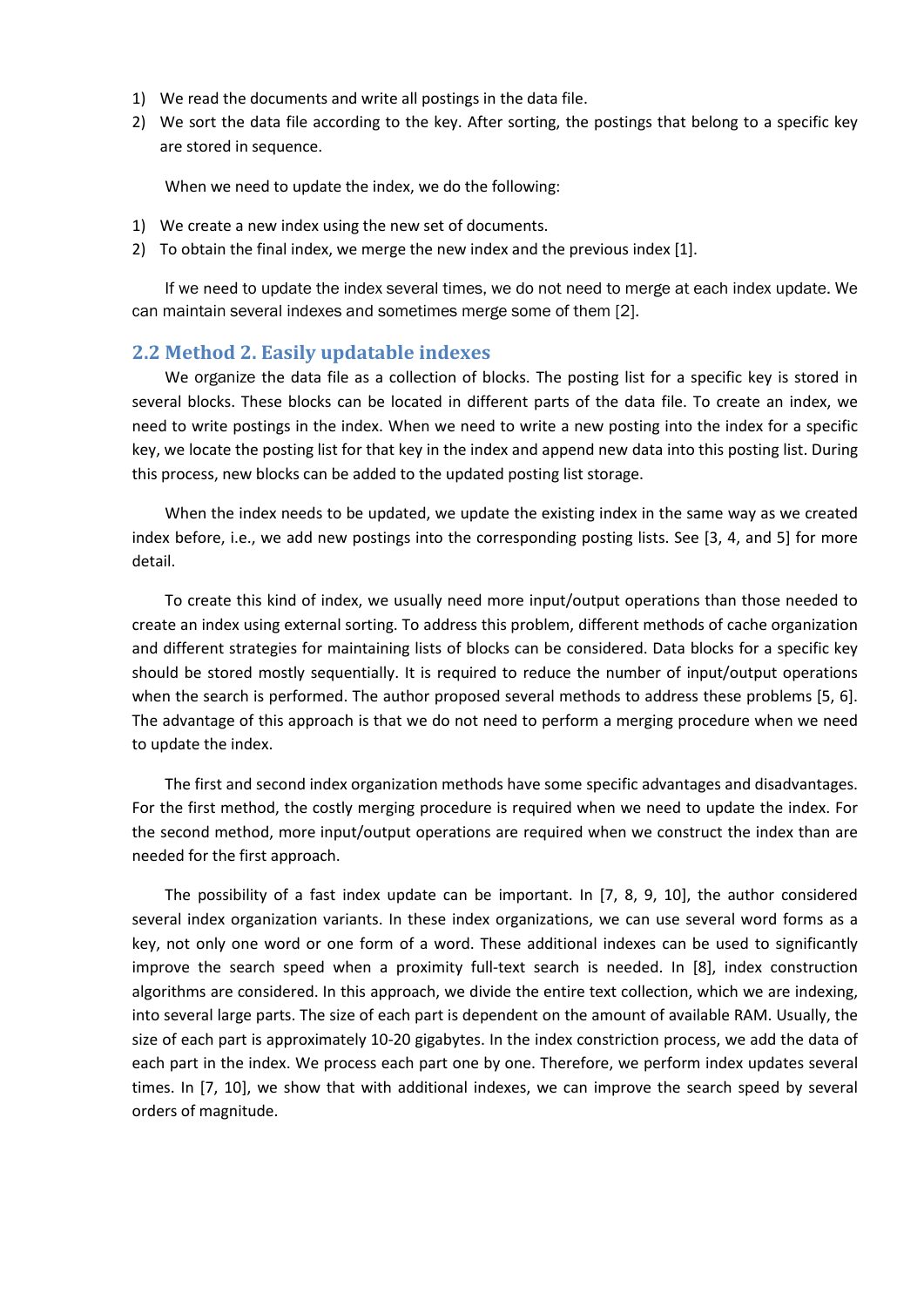# 3. Structure of easily updatable index

Easily updatable indexes are created using the second method of index organization. In the current paper, we consider several strategies of easily updatable index construction. We present the results of experiments of index construction. We present a new strategy of the organization of a list of blocks. In this strategy, we use a chain of blocks. The length of the chain is limited by some parameters. This strategy can be used for fast index updates.

Our data file is organized as a sequence of blocks. All these blocks have the same size. These blocks are named clusters. We define the size of a cluster before index construction. Usually, we use clusters with a size of 32 kilobytes.

The stream of clusters is the set of connected clusters that contains one posting list. The data for a specific key are stored in a stream of clusters. An example of a stream of clusters is a chain of individual clusters connected together, similar to a list of clusters.

## 4. Chain of individual clusters

Let us consider a key. When the first posting for the key is added into the index, we can allocate a single cluster for that key. The cluster should contain a link (i.e., an ordinal number of a cluster) to the next possible cluster. We reserve the space for the link in the allocated cluster.

When we need to add more postings for this key into the index, we use the selected cluster and append data sequentially in the selected cluster. Eventually, the available space in the cluster will be used. Therefore, we allocate a new cluster. We connect two clusters. We update the link in the former cluster by the number of new cluster. Then, when a new posting needs to be added, we write data into the new cluster.

Let us consider an example. We show three clusters in Fig. 1. Two clusters are used completely. The last cluster is used partially. In the first and the second clusters, we store the link to the next cluster of the chain. We always add new data into the last cluster of the chain. For the specific key, we store in the dictionary the following: the number of the first cluster of the chain and the number of the last cluster of the chain. The small black box at the end of each cluster represents the area that is used to store the link to the next cluster.



Fig. 1. An example of a chain of individual clusters. For key K1, in the dictionary, we store the numbers of the first and last clusters of the chain.

However, we cannot use only this approach. The number of input/output operations that is needed for the search should be limited. Each cluster of the chain can be located in different areas of the disk. If the length of the chain is large, then we need a large number of input/output operations when the search is performed. Therefore, we cannot always use this approach. In the following sections, we consider several more complex strategies. These strategies allow us to limit the number of input/output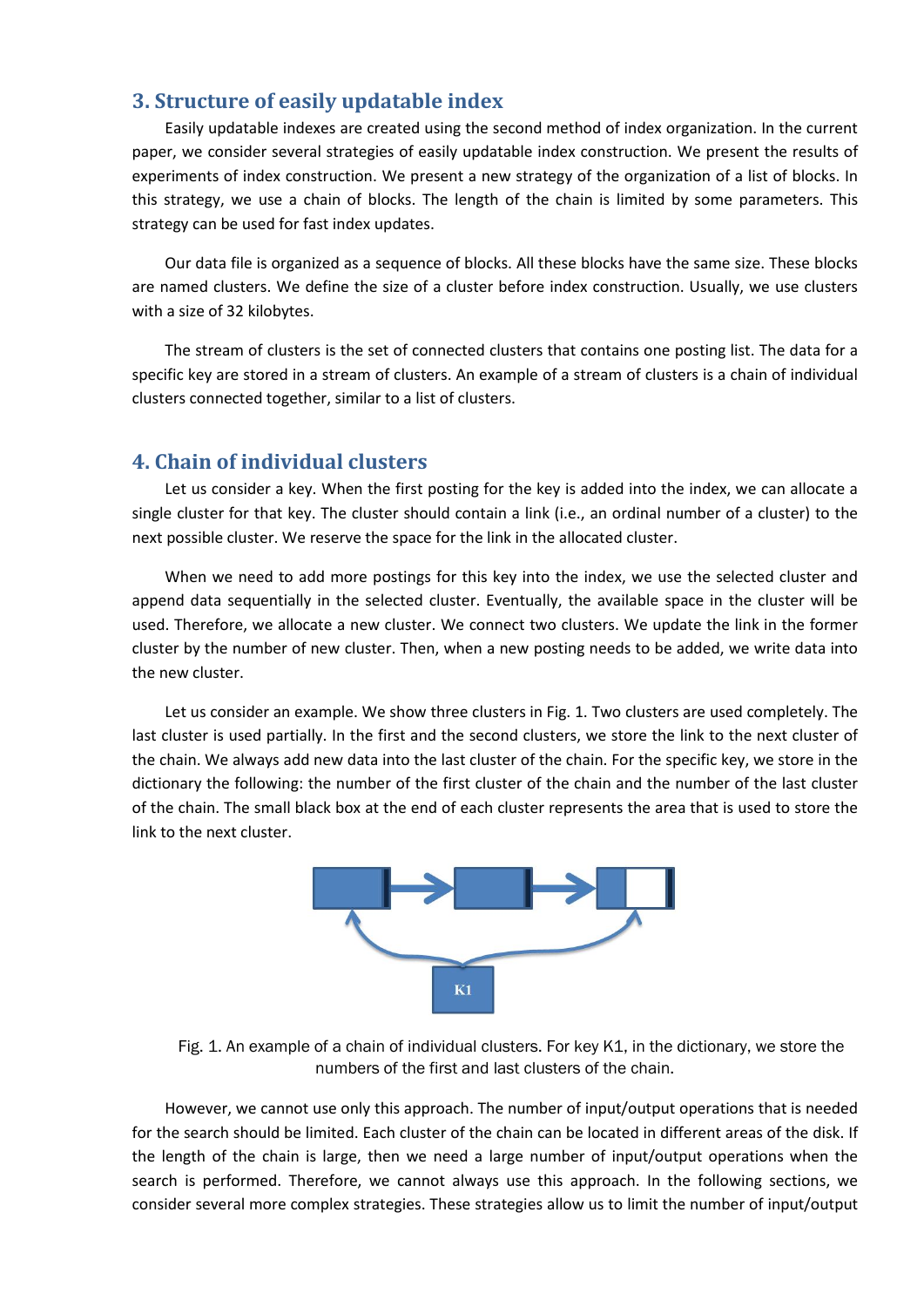operations when the search is performed. Therefore, these strategies provide the possibility of using this kind of index.

# 5. Strategies of easily updatable index organization

### 5.1 Strategy C1

This strategy is related to cache organization. For each stream of clusters, we store at least one cluster in operational memory when the index construction is performed. Let us consider a case in which we use a form of a word as a key. We use a morphological analyser. In the dictionary of the analyser, we have approximately 200 thousand different forms of words if only the Russian language is considered. For each key, the stream of clusters can be created. We can divide the entire set of keys into a set of groups. The size of each group can be, for example, 2000. We can separate the indexing process into phases [5, 8]. Each phase corresponds to a group of keys. In each phase, we only add to the index data for the specific group of keys.

We need to store at least one cluster of each stream of clusters in memory, which is a strong requirement. However, we can store a larger number of clusters per stream of clusters in memory, e.g., 10 or 15. This can improve performance.

The notation C1 is produced from the words "cluster" and 1.

### 5.2 Strategy EM

Let us consider a key. If the posting list for the key is short, the data of the posting list can be stored in the dictionary with the key.

The notation C1 is produced from the word "embedded".

#### 5.3 Strategy PART

Let us consider a key. If the size of the data that is needed to store the posting list for the key is less than half of the cluster size, then only part of a cluster can be used for this key.

We divide a cluster into equal parts. Each part of the cluster can be used for a different key. We use clusters that are divided into different numbers of parts. For example, we use clusters that are divided into two parts, clusters that are divided into four parts, eight parts and so on.

Let us consider a key. When the size of the data for the key is small, we can use a cluster, which is divided into the maximum number of parts. The size of each part of the cluster is small. When the space in the part of the cluster, which we use for the key, becomes insufficient, we move data from this cluster into a cluster with larger parts (and, consequently, the new cluster contains fewer parts).

When the size of the data for the key becomes more than half of the cluster size, we move the data into a single individual cluster. See in more detail in [5].

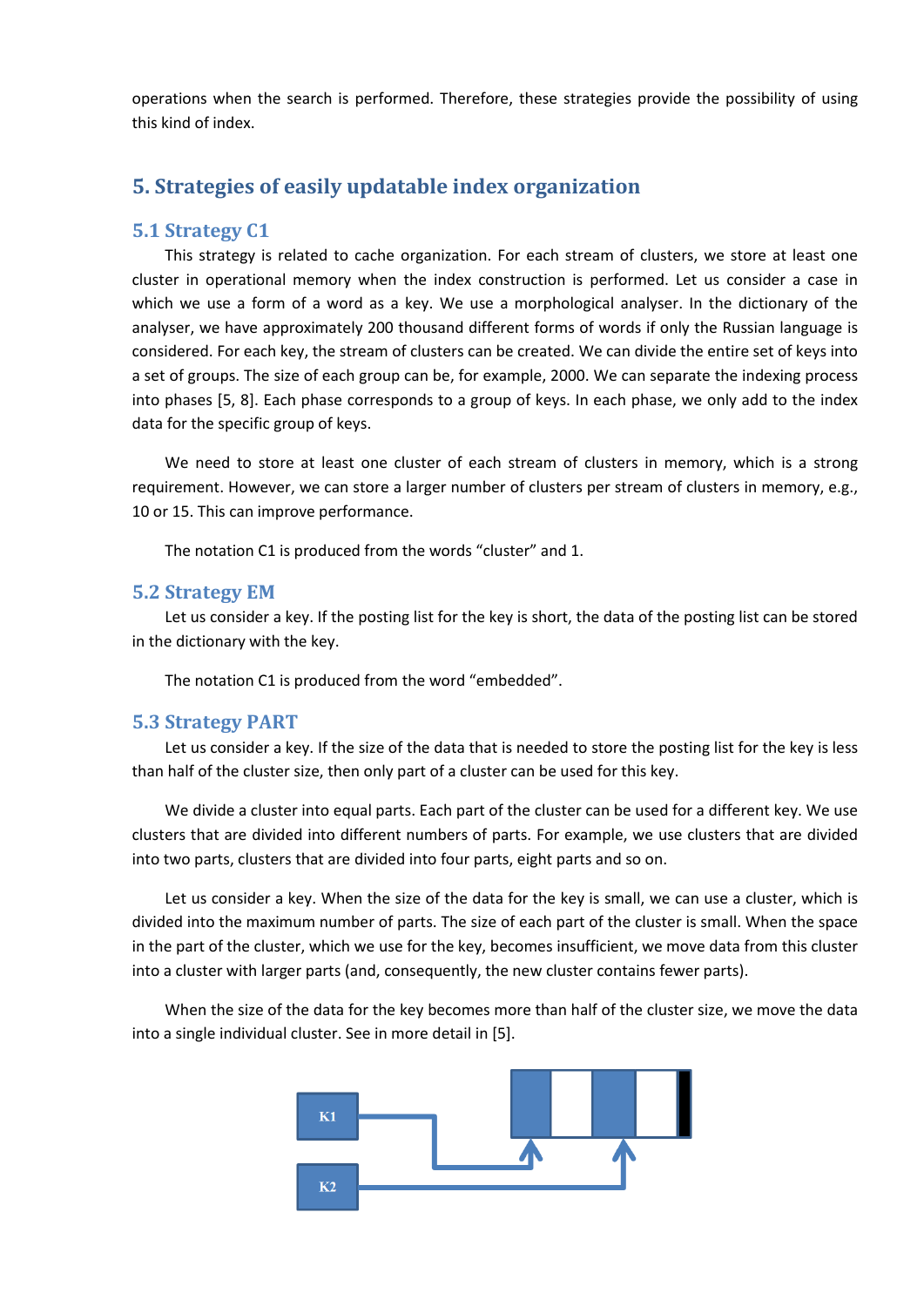#### Fig. 2. A cluster that is divided into parts.

Let us consider Fig. 2. Each of the two keys uses only one part of the cluster. The cluster is divided into four parts. Two parts are in use. Two parts are free. The small black box at the end of the cluster represents the metadata area. In the metadata area, we store the information about which parts of the cluster are used. This kind of cluster we call PART-clusters.

The notation PART is produced from the word "part".

### 5.4 Strategy S

Let us consider a key. If the size of the data for the key is greater than the size of one cluster, we need to use several clusters for this key. We introduce the following notation: "segment" of clusters. The segment of clusters is several clusters that are located on the storage device one after another, in sequence. Our segments have lengths that are powers of 2.

When it is required, we allocate a segment of clusters for the key. We add new data into the segment in sequence. Eventually, the available space in the segment is used. In this case, we allocate a new segment. The size of the new segment is the doubled size of the current segment. Then, we move the data from the current segment into the new segment in its first half. We introduce a new parameter *N*. We limit the maximum length of a segment by *N*.

If all available space in the current segment is used and the segment has a maximum length, then we allocate a new segment with maximum length. Then, we link two segments together. See in more detail in [5]. If we use several segments for the key, each of them should have a maximum size.

Let us consider an example. For example, let *N* be 8. In Fig. 3, we show a stream of clusters that consists of three segments. The first and second segments are used completely. In the last segment, two first clusters are used completely, and the third cluster is used partially.

The last clusters of the first and second segments contain the link to the next segment for the specific segment.

Usually, the maximum size of the segment is approximately several tens of megabytes (several hundred clusters and more).



The notation S is produced from the word "segment".

Fig. 3. Segments of clusters.

### 5.5 Strategy FL

In this strategy, we organize a special area of sequentially located clusters. For a specific key, one cluster can be allocated in this area. This cluster is named the FL-cluster. New postings for the key are added into this cluster.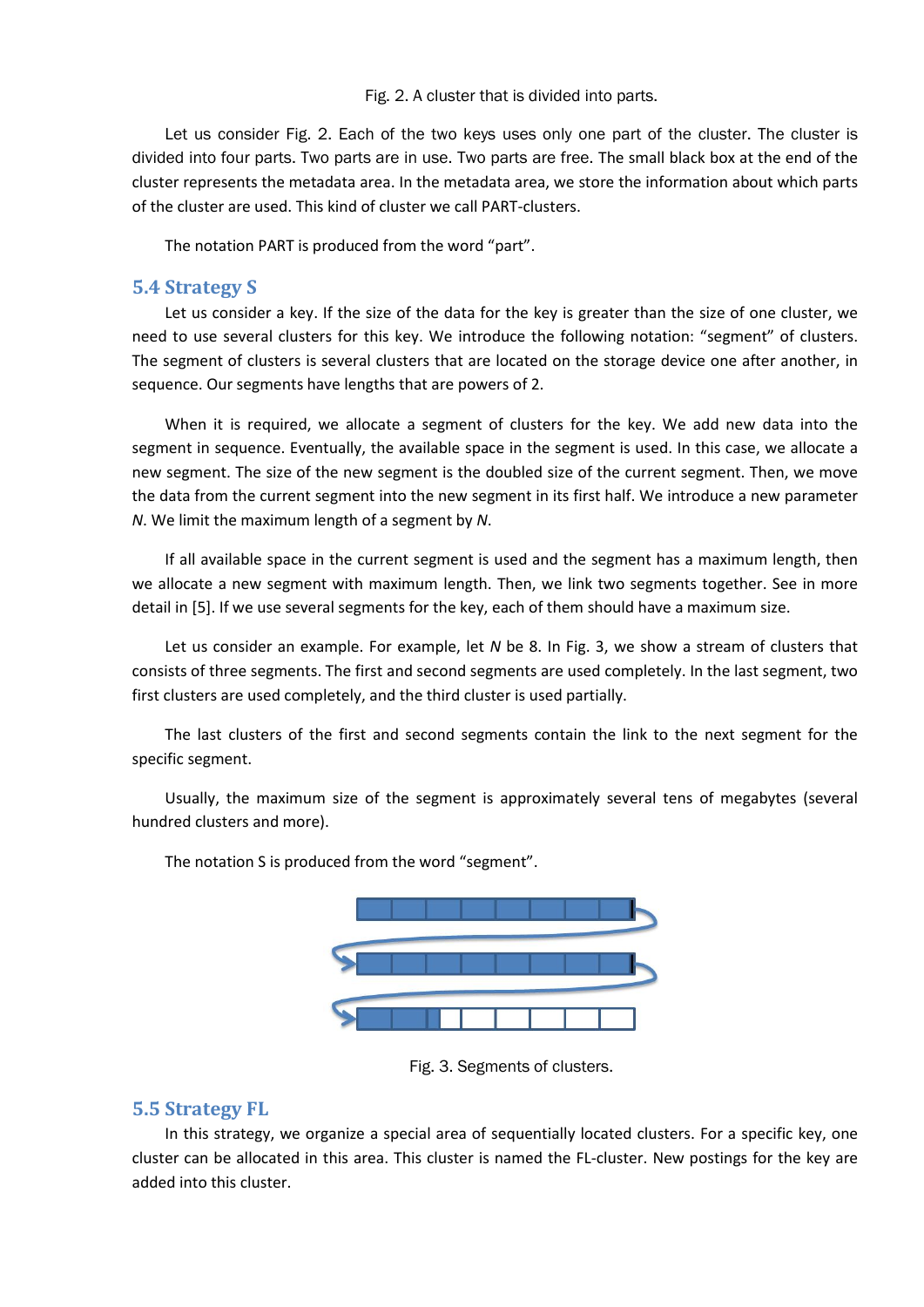This strategy is used together with some other strategy; for example, with S. Eventually, the available space in the FL-cluster is used. In this case, we move the data from the FL-cluster into the last segment. Then, the FL-cluster can be reused again for new data.

The advantages of this strategy are as follows. When we need to start an update of the index, we can easily read all FL-clusters into our cache. Therefore, for each stream of clusters, we quickly load the last cluster of the stream into the operational memory.

In Fig. 4, we show a stream of clusters that contain two segments. The first segment is used completely. In the second segment, the first five first clusters are used. We write new postings into the separated FL-cluster. The FL-cluster is used partially for now. For key K1, we store the following in the dictionary:

- 1) The number of the first cluster of the stream.
- 2) The number of the last cluster used in the last segment of the stream.
- 3) The number of the FL-cluster.

Let us consider the strategy PART. When this strategy is active, the stream of clusters contains only one cluster. This cluster can also be stored in the FL-cluster area. See in more detail in [11].

The notation FL is produced from the words "first" and "level". We can say that we divide all clusters into two areas (levels). The first-level clusters are updated when new postings are written into the index. The second-level clusters are more static. Eventually, data are moved from first-level clusters to second-level clusters.



Fig. 4. Two segments of clusters with an additional FL-cluster.

## 5.6 Strategy TAG

In this strategy, one stream of clusters can be used to store data for several keys. To achieve this, every posting contains an additional field. The name of this field is "tag". Tag contains the local identifier of the key with which the posting is related.

For example, let us have two keys.

For the K1 key, we have the following posting list:

(D1, P1), (D2, P2), . . .

For the K2 key we have the following posting list:

 $(F1, Q1)$ ,  $(F2, Q2)$ , ...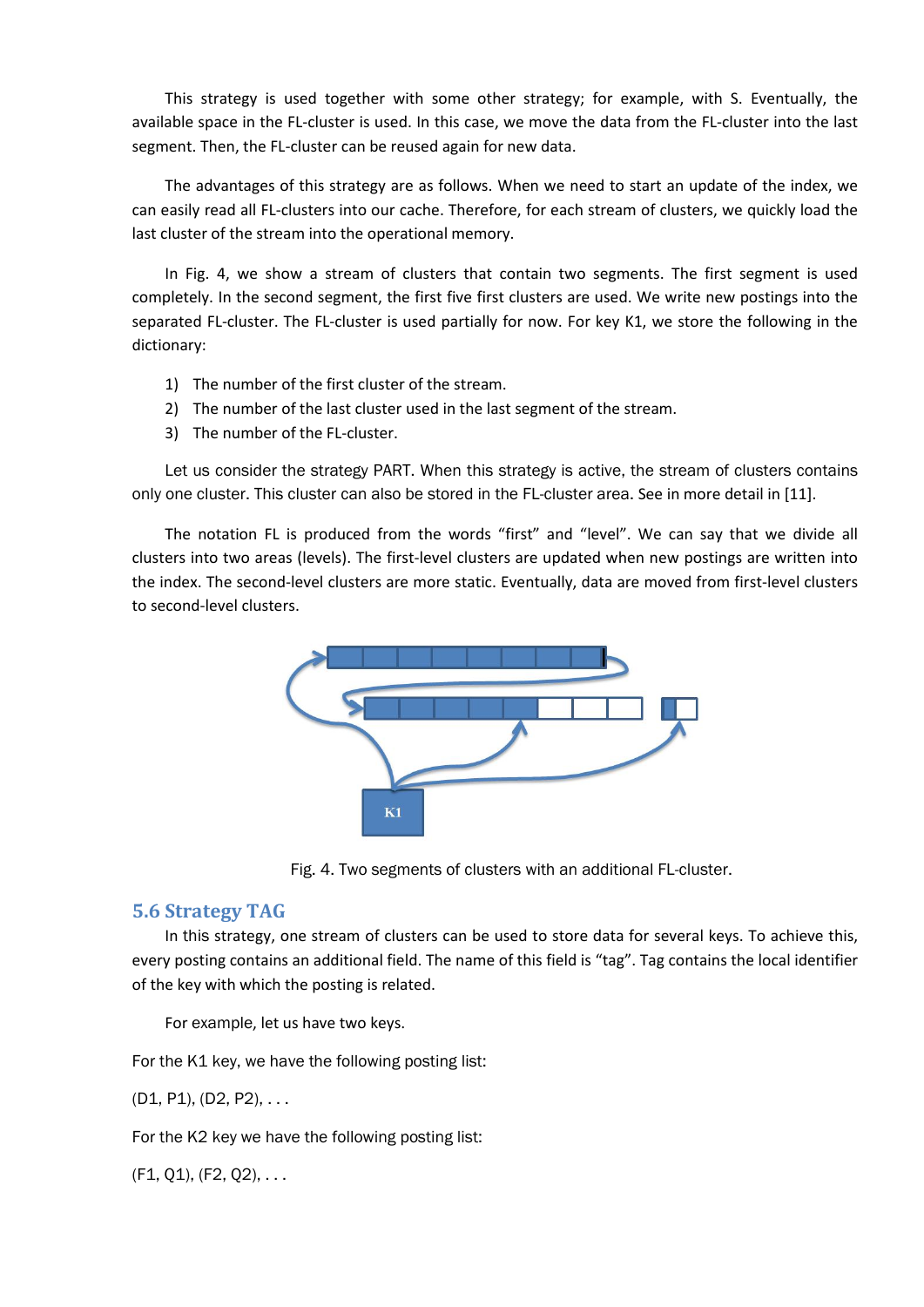We can produce the following combined posting list:

(D1, P1, 1), (F1, Q1, 2), (F2, Q2, 2), (D2, P2, 1), . . .

In this posting list, every posting contains the number of the corresponding key, 1 for K1, and 2 for K2. These numbers are defined locally for this posting list. This posting list is stored in one stream of clusters. This posting list is ordered according to the rules, which are used to order any other list of postings. Therefore, two or more keys can use one stream of clusters. For each key, its local number is stored within the dictionary.

We limit the length of such streams of clusters. Eventually, the posting list of a specific key can become too long. In this case, we extract all data for this key from the combined posting list. A new stream of clusters is created to store these data. The new stream of clusters is dedicated to this key. Therefore, the new stream of clusters does not contain tags. See in more detail in [11, 12].

### 5.7 Strategy CH

### 5.7.1 Chain of clusters with backward links and limited length

In some sense, we return to a simple approach. We use a chain of individual clusters. However, we limit the length of the chain. We add new data into the last cluster of the chain. Eventually, the available space in the cluster will be used. Then, we allocate a new cluster and append it to the chain. We store the number of the previous last cluster in the new cluster.

Eventually, the length of the chain becomes greater than some limit. Let us consider an example. We limit the length of every chain by 9. When the length of a chain becomes greater than 9, we convert the chain into a segment of clusters. This means that we move from the CH strategy to the S strategy.

In more detail, we do the following.

- 1) Allocate a new empty segment of clusters.
- 2) Read all data from the chain.
- 3) Write all data into the new segment.
- 4) Free all clusters of the chain, i.e., the numbers of these clusters are placed into the special "free clusters" list. Therefore, these clusters can be reused in the future.

This strategy is a new strategy for us (it has not been considered before).

Please note that a chain of clusters can be organized in two ways. Namely, forward links or backward links can be used. In the first sections of the current paper, we discuss forward-linked chains. In this section, we discuss backward-linked chains; see Fig. 5.

When backward-linked chains are considered, we need fewer disk writes than in the case of forward-linked chains. However, for backward-linked chains, we need to read the chain from the end to the start. Therefore, when the search is performed, we can access the first posting of the posting list, only after the entire chain is read. This is not a problem when the length of the chain is limited.

The notation CH is produced from the word "chain".



Fig. 5. A backward-linked chain.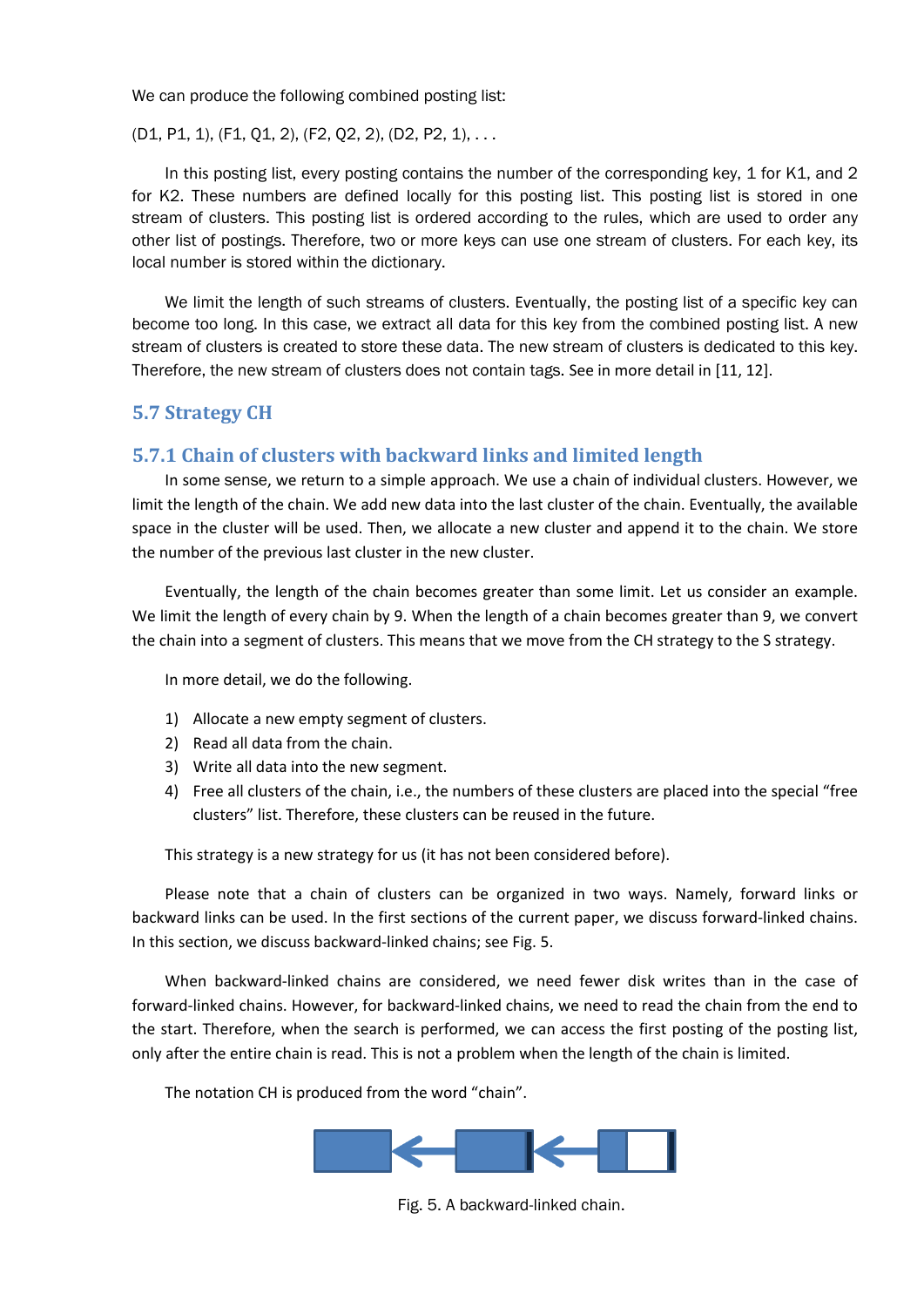# 5.7.2 Chain of segments with backward links and limited length

Assume the following:

- 1) We use a backward-linked chain.
- 2) We allocate in the cache several clusters per stream of clusters.
- 3) We add new data into the backward-linked chain.
- 4) We see that several clusters at the end of the chain are in cache.

In this case, we can easily move data from these clusters into a new place sequentially, see Fig. 6. Therefore, we will not have a chain of individual clusters but a chain of segments. Eventually, as the size of the data increases, we should move from the CH strategy to the S strategy. The moment of the strategy change depends on the number of segments in the chain (not on the total number of clusters in the chain). This is because the number of segments defines the number of different input/output operations that are required to read the chain's data.



Fig. 6. Conjunction several clusters of a chain of clusters.

The general algorithm of extending the chain, i.e., adding a new cluster to the chain, is as follows. Let us imagine that we added a new cluster to the end of the chain. The purpose of the new cluster is to store some new data. Then, we do the following.

- 1) We start from the end of the chain. We iterate over segments of the chain, from the end of the chain to the start of the chain. We check segments when moving from one segment to another. If the current segment is not in the cache, then we stop. Therefore, we obtain the list of segments that all reside in the cache.
- 2) We copy the data from the selected segments to an intermediate buffer (all data reside in the cache; therefore, no disk read operations are required).
- 3) We allocate a new segment. This segment should be large enough. The size of the new segment should be greater than or equal to the size of the data in the intermediate buffer plus the size of the data that should be stored in the new cluster.
- 4) We free clusters, which are selected in step 1.
- 5) We should update the link in the new segment. The new segment should contain the proper link to the previous segment of the chain (this is some segment of the chain, which is not in the cache, on which segment we stopped iteration in step 1).
- 6) We write new data into the new segment. New data contain the data from the intermediate buffer plus the data from the new cluster. It was established that for the best performance, we should merge at least two last segments of the chain (plus the new cluster). If we always merge only the last segment with the new cluster, then too many free clusters appear (in step 4, we free clusters. That means that we place the numbers of the clusters into some "free clusters" list. These clusters can be reused in the future).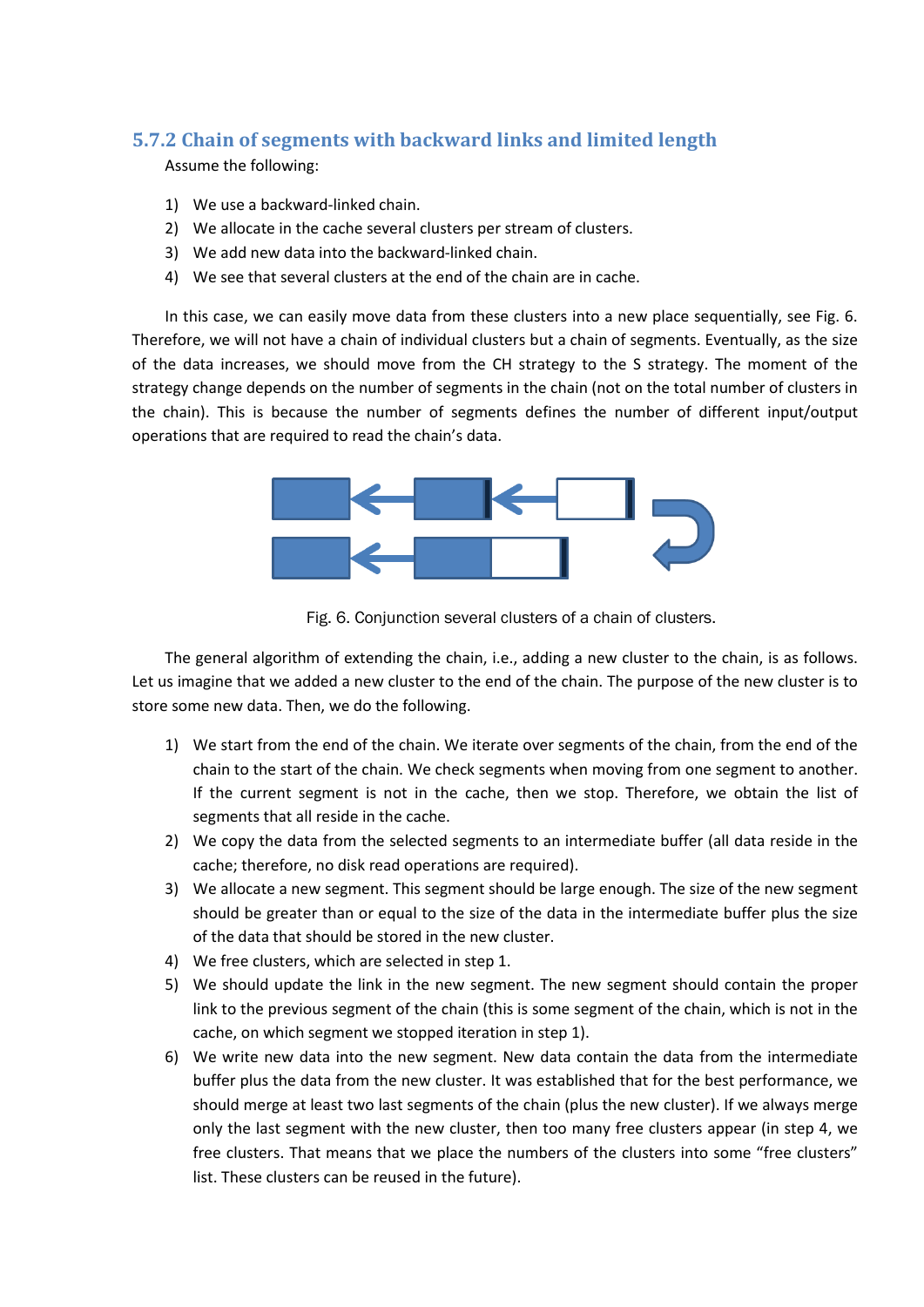### 5.7.3 The limit of the chain's length

The length of the chain is the number of segments in the chain. The length of the chain should be limited. The limit is related to the total number of read operations, which are required to read the chain's data. For example, we limit the length of the chain by 9. Experiments show that the search time is not changed in comparison with experiments in [10] (where the CH strategy is not used).

In addition, we can set different limits for different streams of clusters. For example, for a specific stream of clusters, we can select a random number from 7 to 9 as the limit of its length. Alternatively, we can use the number of the first cluster of the stream to influence the limit selection. In this case, the transition from the CH strategy to the S strategy would be performed for different streams in different conditions and, therefore, in different index update operations.

### 5.8 Strategy SR

This is a modification of the FL strategy. Instead of using special FL-cluster area in the index, we organize an additional index, namely, the short record index (SRI). A specific stream of clusters can have a record in SRI, namely, SR-record. This record contains a sublist of postings. This record is stored in a list of small blocks. For example, the size of each block can be 128 bytes.

The total size of the SR-record is limited by the cluster size. Let us consider a stream of clusters. Eventually, the size of the SR-record becomes greater than the cluster size. In this case, the data should be moved from SR-record to the stream of clusters.

Accordingly to the C1 strategy, indexing process is divided into phases. At each phase, we process some subset of keys. We add new data for these keys to the index. The SR-records for these keys are stored in operational memory during this process. After the phase is completed, all these SR-records are stored in a special SR-record file. When the new phase is started, all SR-records that correspond to this phase are read from the SR-record file into operational memory. SR-records are stored in the file sequentially. This allows loading or saving SR-records sequentially with buffering.

We also limit the total size of operational memory that is used for SR-records. The SR strategy can only be applied to a stream of clusters if we have available operational memory, accordingly with the specified limit. This means that the SR strategy is applied only for a subset of streams. This strategy is a new strategy for us (it has not been considered before).

The goal of this strategy is to optimize the FL strategy. Consider a stream of clusters. Imagine that the FL strategy is used, and an FL-cluster is allocated for the stream. We cannot predict the utilization of this FL-cluster. The space in the FL-cluster can be used by only 50% or even less. However, we must save the entire FL-cluster on the disk when the index update is completed. Therefore, the total size of the input/output can be significantly greater than the total size of the data. In SRI, we use very small blocks. The sizes of these blocks are significantly less than the cluster size. This allows us to harness this problem.

The SR strategy can be used effectively with the CH strategy. The SR strategy allows us to minimize the number of cluster reads. The goal is to have all clusters in the chain used completely. Let us consider a stream of clusters. Let us imagine that the size of the data that we accumulated in the SR-record becomes greater than the cluster size. Then, we allocate a new cluster in the chain of clusters. We move the data from the SR-record to the new cluster. The new cluster becomes completely used. Some small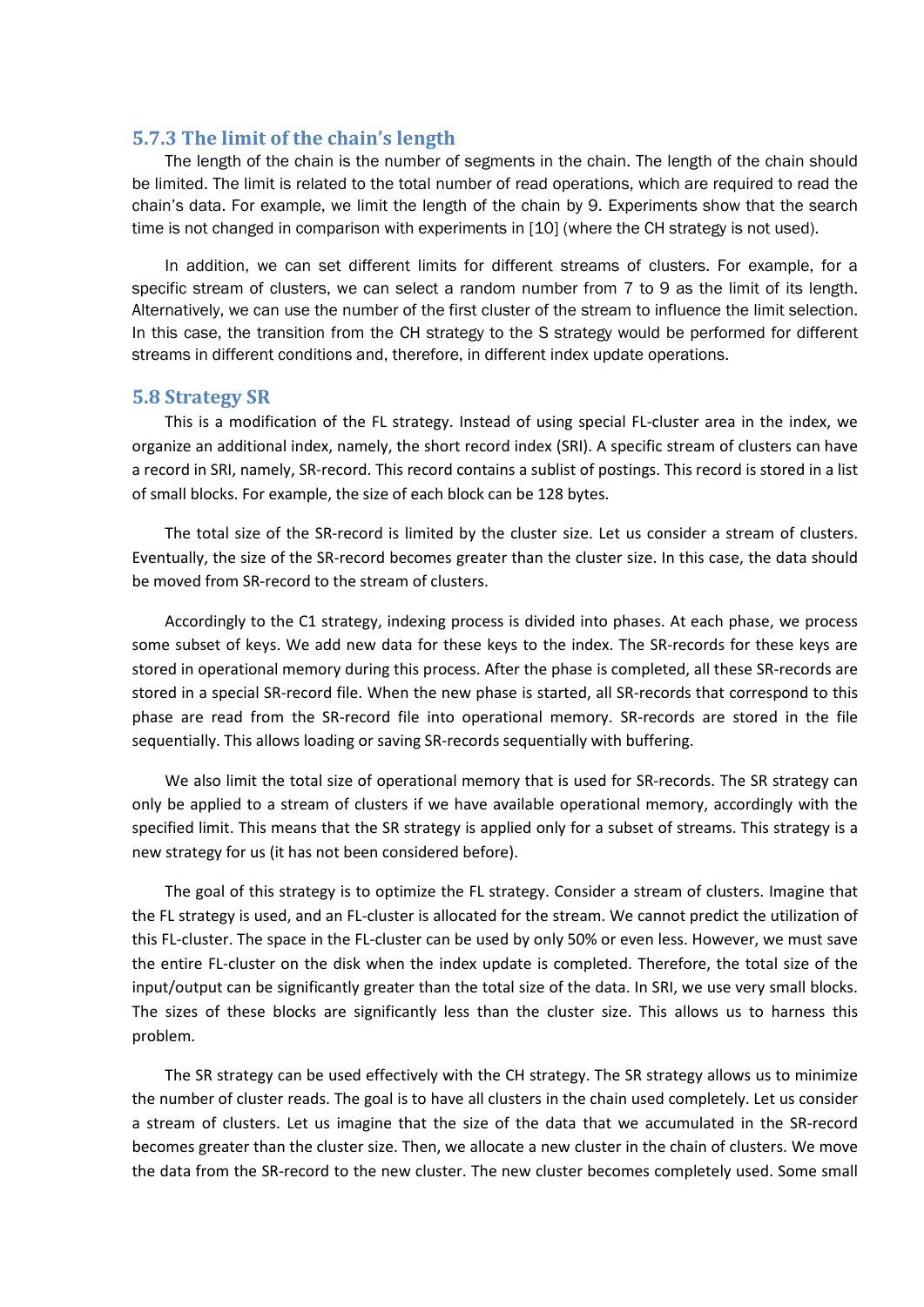quantity of data can remain in the SR-record. This allows us to add only clusters that are full to the chain.

Why is it important? Let us imagine that the last cluster of the chain is not completely used. Then, the index update operation is completed. When the next index update is started, eventually, the need to update the chain can occur. In this case, we should read the last cluster of the chain into operational memory because new data should be added into this cluster.

If we add into the chain only clusters that are full, then these extra reads are not required. This is because of the following.

- 1) The last cluster of the chain is always full. Therefore, new data cannot be added to this cluster. Therefore, we should not read it.
- 2) We use backward-linked chains. We store the link to the previous cluster in the new cluster when we add a new cluster to the chain. Therefore, we do not need to update the last cluster of the chain when a new cluster is added to the chain.

Let us consider Fig. 7. We show a backward-linked chain here. The SR strategy is also used. The SRrecord contains four small blocks. All these small blocks reside in operational memory when the chain is updated. In the dictionary, for key K1, we store the following.

- 1) The number of the first cluster of the chain.
- 2) The number of the last cluster of the chain.
- 3) Reference to the SR-record.



Fig. 7. A backward-linked chain with SR-record.

The notation SR is produced from the words "short" and "record".

## 5.9 Strategy DS

We use two files. The first file is used for large disk operations. The second file is used for small disk operations. When some number of small disk writes are performed, they are packed into a large buffer. Then, the buffer is stored by one disk write operation. In addition, a mapping table should be used to map the source address of each small disk operation to the target address on the disk, where the data are actually stored. For example, consider three disk writes, with addresses A, B and C. The data are packed into a single buffer. For each source disk operation, we have new addresses for its data, namely, a, b and c, in the buffer. The mapping table should contain the following mapping:

 $A \rightarrow a$ ,  $B \rightarrow b$ ,  $C \rightarrow c$ . See [9] for more detail.

The notation DS is produced from the words "distributed" and "store".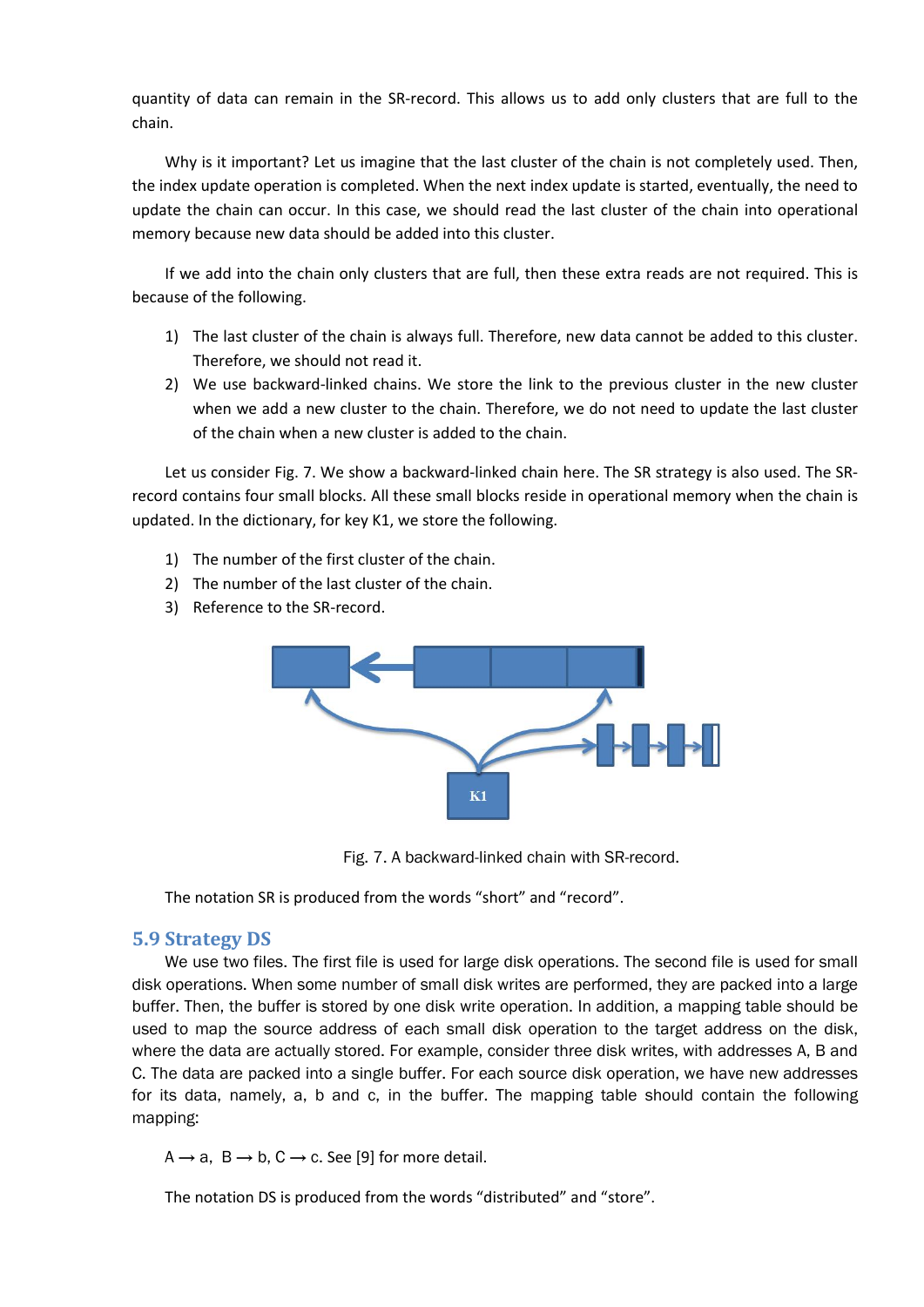## 5.10 A stream of clusters lifecycle diagram

We show in Fig. 8 how the state of a stream of clusters can change over time. The state indicates the strategy that we use. The change in the state depends on the settings and the total size of the data that are stored in the stream.

The TAG strategy is not included in the figure because it is applied independently of other strategies on the dictionary level.

Strategy DS is also organized independently on the file input/output level.

Strategy C1 is always applied.

Let us consider a key. We need to store some data for this key. The data are the posting list. When the size of the data is small, the EM strategy can be used. When the data grow, we should move to the PART strategy or SR strategy. Moreover, when the SR strategy is used and the size of the data is small, we can use only the SR-record to store the data (no clusters are allocated).

Let us consider the PART strategy. The data increase again. Then, the total size of the data becomes more than the size of half of the cluster. We move to the universal S strategy or intermediate CH strategy.

The FL strategy can be used for optimization purposes. For example, we can use the S+FL strategy. This means that the S and FL strategies are used simultaneously, S is the main strategy, and FL is the auxiliary strategy.

Let us assume that the SR strategy is used, the size of the data is small, and no clusters are allocated. The data increase. Eventually, we can move to the S or CH strategy and keep SR as an auxiliary strategy. The PART strategy is not used in this case. Since the SR strategy is used, we allocate an SRrecord. The size of the data in the SR-record can already be less than or equal to the cluster size. Therefore, the use of the PART strategy has no sense. The purpose of the PART strategy is to store the data, the size of which is less than half of the cluster size.

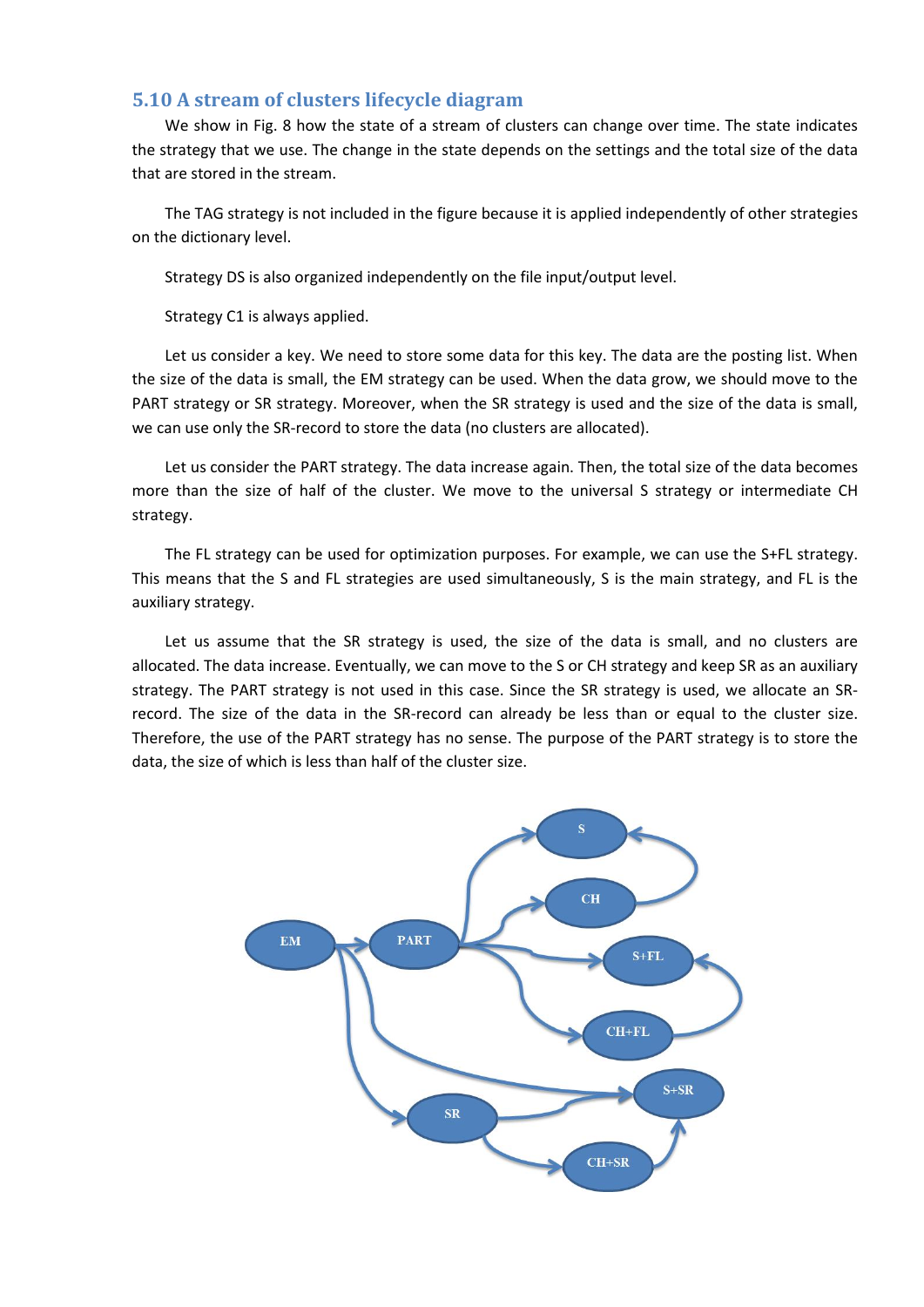# 6 Using easily updatable indexes for full-text search

### 6.1 Query types

Let us consider the following queries.

Time and a world Yes.

The Who who are you.

End of days.

Tell me, who is your friend.

Words occur in texts at different frequencies. Queries that contain frequently occurring words are complex from the performance point of view. Let us consider a query that contains some frequently occurring words, such as "and" and "who". Let us construct an ordinary index in which keys are words, and key values are posting lists for the corresponding words. To evaluate this query by means of the ordinary index, we need considerable time.

Let us consider our additional indexes. Each key is a several word forms. With our additional indexes, we can decrease search execution times by several orders of magnitude [7, 10] in contrast with ordinary inverted indexes.

## 6.2 Three types of words

Let us divide all words into three groups.

- 1) Stop words.
- 2) Frequently used words.
- 3) Other.

We used a morphological analyzer. For each word that the analyzer's dictionary contains, the analyzer provides a list of numbers of base word forms. These words are named *known* words. A base word form number is a number in the range [0, WordCount – 1]. Here, WordCount is the total number of base word forms, approximately 260 thousand for our dictionary.

If we have a word that the dictionary does not contain, then we define that the corresponding base word form is the word itself. These words are named *unknown* words.

Base word forms are also named lemmas. The process of obtaining a list of lemmas for a word is lemmatization. We also divide lemmas into three aforementioned groups.

## 6.3 Three types of indexes

For the following experiments, we used the index structure that was described in [10]. We used the following three types of indexes.

- 1) Ordinary index. Keys are lemmas.
- 2) Extended (*w*, *v*) index. Each key (*w*, *v*) is a pair of lemmas. For the (*w*, *v*) key, we store a list of postings in the index. Each posting corresponds to an occurrence of both lemmas *w* and *v* in a text near each other.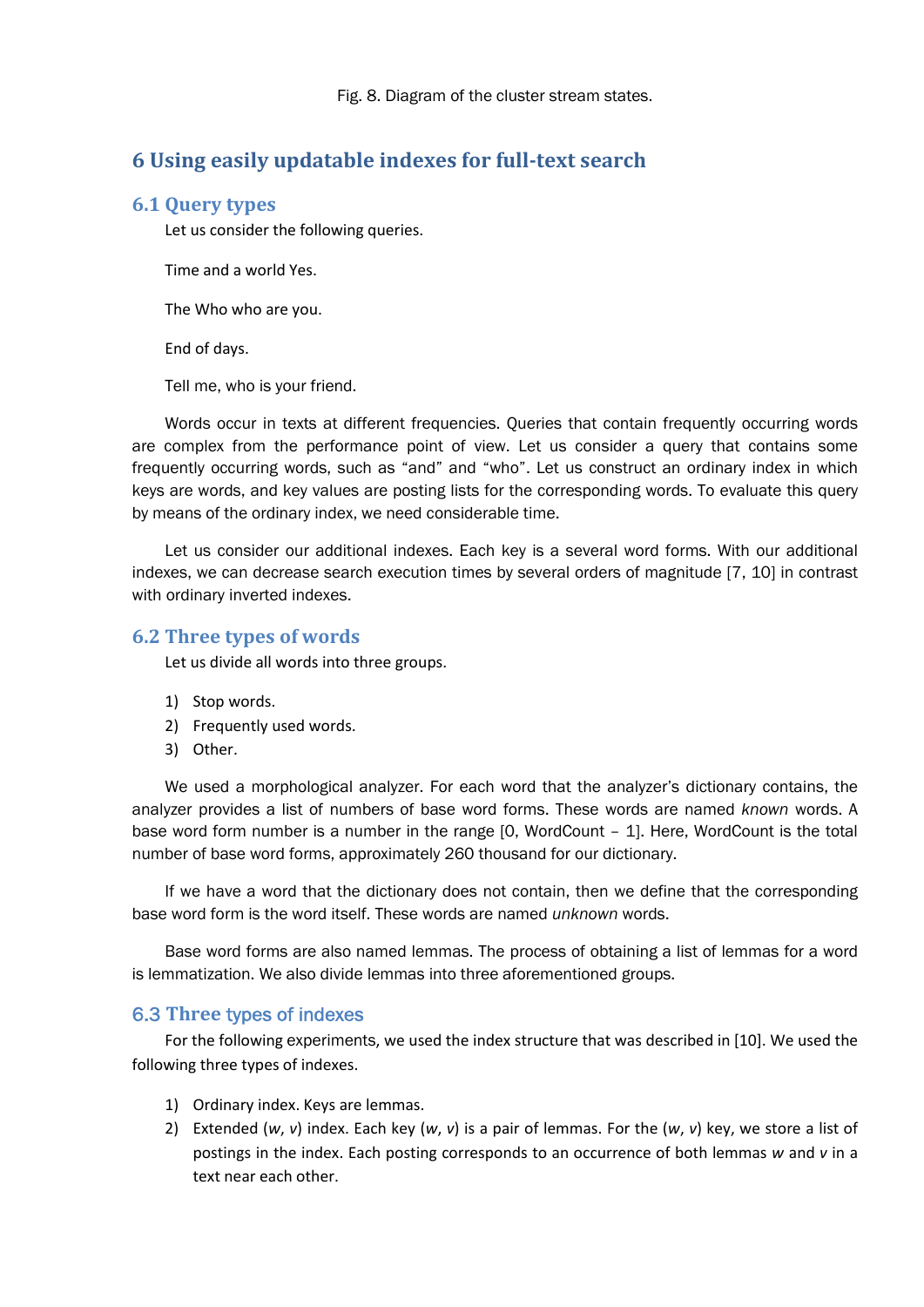3) Index of stop lemma sequences. Each key is a sequence of stop lemmas. For each key, we store a list of postings in the index. Each posting corresponds to an occurrence of the sequence of stop lemmas in a text.

## 6.4 Experiments

We used a text collation that consists of plain text documents with a total size of 71.5 GB. We performed three experiments of index construction. The results of the experiments are presented below. In each experiment, we used a different set of strategies.

- 1) C1+EM+PART+S+FL+TAG (the first six strategies).
- 2) All strategies from the first experiment plus CH and SR.
- 3) All strategies from the second experiment plus DS.

In each case, the total size of the index is approximately 400 GB. In each experiment, we measured the following values.

- 1) The total size of bytes that were written or read.
- 2) The total number of input/output operations.

The entire text collection was divided into two parts. We created an index for the first part. Then, we updated the index by indexing the second part.

We show the index parameters in Table 1.

### Table 1. The index parameters

| Parameter                                                                            | Value        |
|--------------------------------------------------------------------------------------|--------------|
| Size of cluster                                                                      | 32 KB        |
| Number of clusters in the cache per stream of cluster                                | 45           |
| Threshold value for classification an input/output operation as small (used for DS   | $\leq$ 32 KB |
| strategy, [9])                                                                       |              |
| The total size of the cluster cache                                                  | 1 GB         |
| The maximum length of each cluster chain (in segments, used for CH)                  | 9            |
| The number of known lemma groups (we calculate this value based on the total size of | 243          |
| cluster cache and the number of clusters in the cache per stream of clusters) [10]   |              |
| The number of unknown lemma groups                                                   | 96           |

All other parameters have the same values as in [10].

## 6.5 Results of the experiments

We show the results of the experiments in Table 2 and Table 3.

The data in Table 2 show that additional strategies help to reduce the total size of input/output. The influence of the DS strategy here is not significant.

The data in Table 3 show that additional strategies help to reduce the total number of input/output operations. The influence of the DS strategy here is significant. With the use of the DS strategy jointly with the CH and SR. We achieve better results in contrast with the selection only base set of strategies.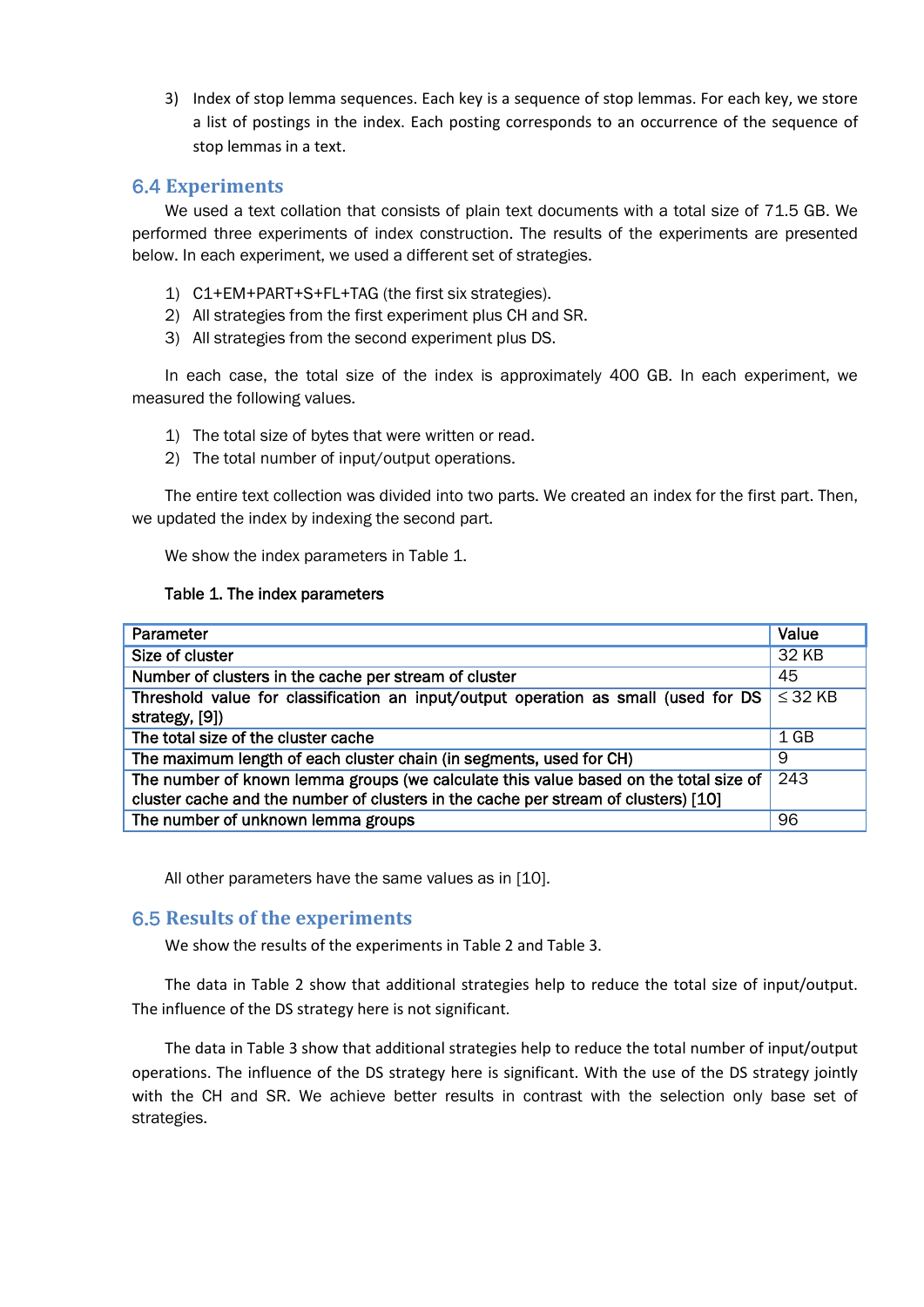### Table 2. Total sizes of bytes that were written or read (GB)

| Index type                             | <b>Experiment</b> |         |         |  |
|----------------------------------------|-------------------|---------|---------|--|
|                                        |                   | າ       | З       |  |
| Known lemmas ordinary index            | 209,53            | 190,126 | 192,516 |  |
| Unknown lemmas ordinary index          | 29,571            | 24,16   | 23,774  |  |
| Extended (w, v) indexes, w, v both are | 249,555           | 109,731 | 111,04  |  |
| known lemmas                           |                   |         |         |  |
| Extended (w, v) indexes, w is a known  | 50,511            | 26,962  | 28,279  |  |
| lemma, v is an unknown lemma           |                   |         |         |  |
| Index of stop lemma sequences          | 359,023           | 310,645 | 320,552 |  |

## Table 3. Total numbers of input/output operations

| Index type                             | <b>Experiment</b> |         |         |  |
|----------------------------------------|-------------------|---------|---------|--|
|                                        |                   | າ       | 3       |  |
| Known lemmas ordinary index            | 139 694           | 86 115  | 62993   |  |
| Unknown lemmas ordinary index          | 23 670            | 12919   | 9085    |  |
| Extended (w, v) indexes, w, v both are | 126 251           | 38 2 28 | 11 6 62 |  |
| known lemmas                           |                   |         |         |  |
| Extended (w, v) indexes, w is a known  | 50098             | 33 6 18 | 26 0 10 |  |
| lemma, v is an unknown lemma           |                   |         |         |  |
| Index of stop lemma sequences          | 190 995           | 87817   | 79 399  |  |

## 7 Conclusion

In this paper, we introduce several new strategies of easily updatable index organization and construction. These new strategies allow us to reduce the number of input/output operations during the construction of the indexes and, therefore, increase the index construction speed. We apply new strategies to our previously developed algorithms that are used for proximity full-text search. The results of the experiments are presented. We solve the proximity full-text search task by maintaining several additional indexes with different types of keys.

## **REFERENCES**

- 1) J. Zobel, A. Moffat. Inverted files for text search engines. ACM Computing Surveys, 38(2), Article 6, 2006.
- 2) N. Lester, A. Moffat, J. Zobel. Fast On-Line Index Construction by Geometric Partitioning. In CIKM '05: Proceedings of the 14th ACM international conference on Information and knowledge management, 776-783, 2005.
- 3) A. Tomasic, H. Garcia-Molina, K. Shoens. Incremental updates of inverted lists for text document retrieval, In Proc. ACMSIGMOD Int. Conf. on the Management of Data, Minneapolis, Minnesota, 289-300, 1994.
- 4) E. W. Brown, J. P. Callan, W. B. Croft. Fast incremental indexing for full-text information retrieval. In Proceedings of the International Conference on Very Large Databases, 192-202, Santiago, Chile, 1994.
- 5) A. B. Veretennikov. Effective Indexing of Text Documents using CLB-Trees. Control systems and information technologies, 35(1.1): 134-139, 2009 (in Russian).
- 6) A. B. Veretennikov. About phrases search in full-text index. Control systems and information technologies, 48(2.1): 125-130, 2012 (in Russian).